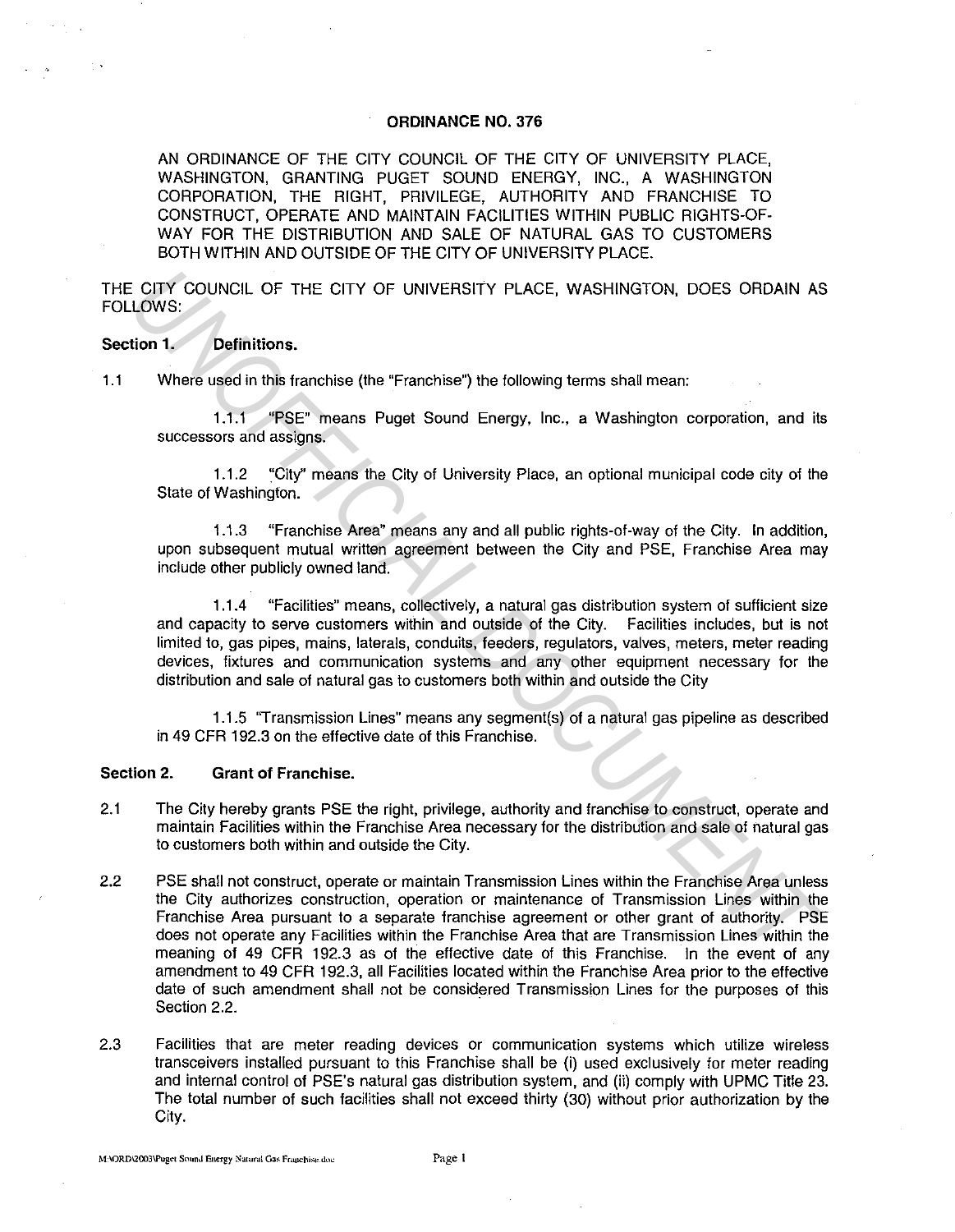#### **Section 3. Noninterference of Facilities.**

- 3.1 PSE's Facilities shall be maintained within the Franchise Area so as not to either incommode the public or interfere with the free passage of traffic. Such Facilities shall be maintained in accordance with the laws and regulations of the State of Washington and City ordinances. In the event of any conflict or inconsistency of City codes or ordinances with the terms and conditions of the Franchise, the terms and conditions of this Franchise shall govern and control except as provided in Section 13.4.
- 3.2 PSE shall provide the City upon request with copies of drawings in use by PSE showing the location of PSE's Facilities at specified locations within the Franchise Area. Neither party relieves the other of the obligation arising under applicable law with respect to determining the locations of underground utility facilities prior to excavations.

### Section 4. **Relocation of Facilities.**

4.1 Whenever the City causes a public right of way improvement to be undertaken within the Franchise Area, and such public right of way improvement requires the relocation of PSE's then existing Facilities within the Franchise Area, the City shall:

4.1.1 provide PSE, within a reasonable time prior to the commencement of such public right of way improvement, written notice requesting such relocation; and

4.1.2 provide PSE with reasonable plans and specifications for such public right of way improvement.

After receipt of such notice and such plans and specifications, PSE shall relocate such Facilities within the Franchise Area at no charge to the City.

- 4.2 Nothing in this Franchise shall prevent PSE from recovering its costs for relocating Facilities for the benefit of a third party upon terms and conditions acceptable to PSE (including, without limitation, any condition or requirement imposed pursuant to any contract or in conjunction with approvals or permits for zoning, land use, construction or development).
- 4.3 Nothing in this Section 4 "Relocation of Facilities" shall require PSE to bear any cost or expense in connection with the location or relocation of any Facilities then existing pursuant to a private easement or other real property right.

# **Section 5. Avoidance of Pavement Disruptions**

5.1 Whenever the City paves any portion of the Franchise Area, the City may request that PSE determine whether Facilities may be installed to provide future service from existing Facilities within the Franchise Area to the owners of unimproved properties adjacent to the paved area. In the event PSE determines such Facilities can be installed, and such services provided, in accordance with applicable tariff provisions, PSE may install such Facilities in order to provide future service without additional trenching or pavement disruptions of the Franchise Area. **Experimentally and the Experimentally and the Franchise with the Franchise Area.** Neither party relieves the other of PSE's Facilities, the other of the obligation arising under applicable law with respect to determining

# **Section 6. Joint Trenching**

6.1 In the event either PSE or the City shalt cause excavations to be made within the Franchise Area, the party causing such excavation shall afford the other, upon receipt of a written request to do so, an opportunity to use such excavation so long as such joint use does not unreasonably delay the work of the party causing such excavation, and such joint use is arranged and accomplished upon terms and conditions reasonably satisfactory to the party causing such excavation. In the event another utility which is authorized by the City to locate its facilities within the Franchise Area shall request an opportunity to use PSE's excavations within the Franchise Area, PSE shall make

 $\mathbf{r}$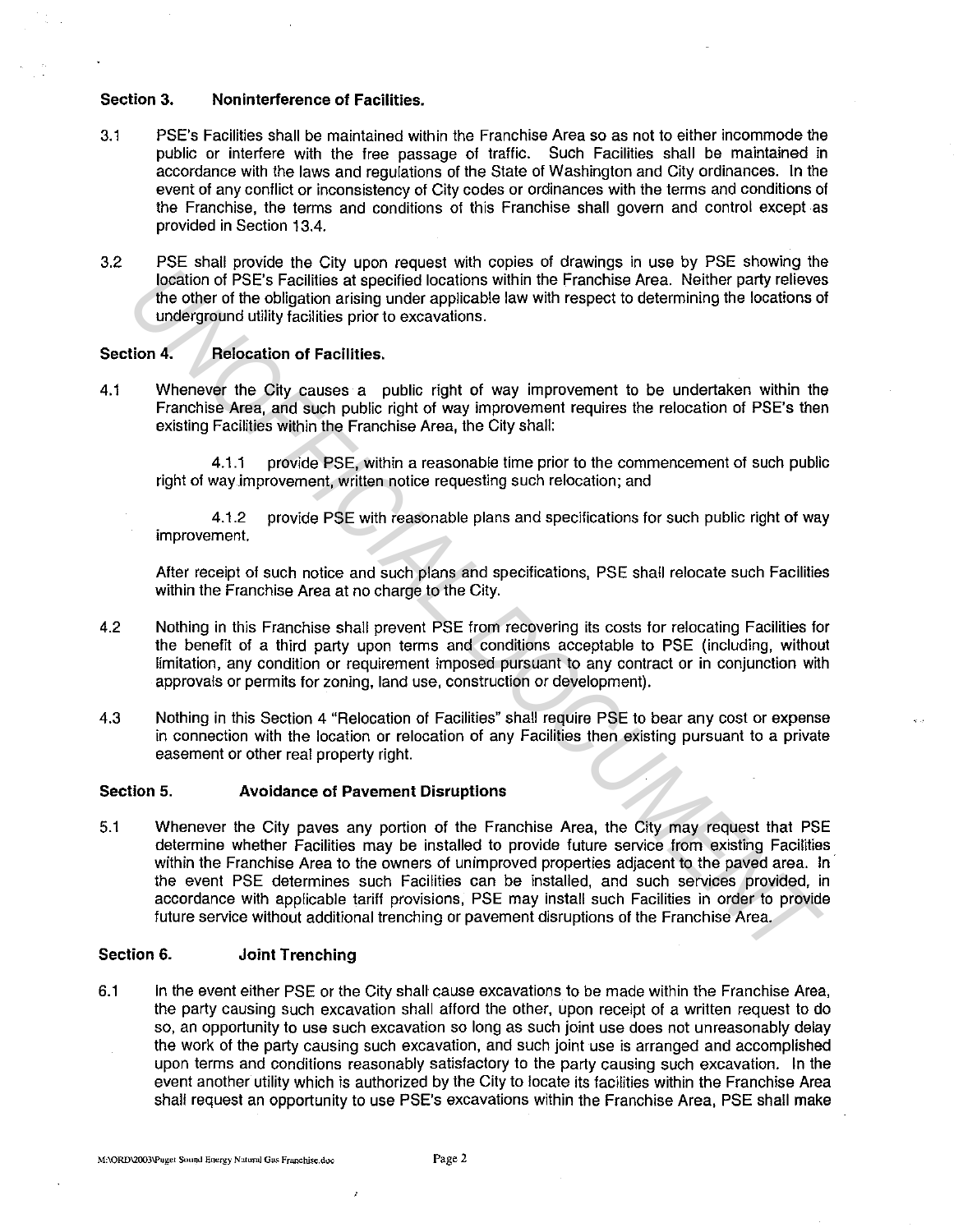reasonable efforts to accommodate such request upon terms and conditions satisfactory to PSE so long as such joint use does not unreasonably delay PSE's work.

### Section 7. Indemnification.

7.1 PSE shall indemnify and hold the City harmless from any and all claims and demands made against it on account of injury or damage to the person or property of another, including, but not limited to, reasonable attorneys fees, expert witness fees, investigative fees and court, mediation and litigation costs incurred by the City in defense thereof, to the extent such injury or damage is caused by the negligence of PSE, its agents, servants or employees in exercising the rights granted to PSE in this Franchise; provided, however, that in the event any such claim or demand be presented to or filed with the City, the City shall promptly notify PSE thereof, and PSE shall have the right, at its election and at its sole cost and expense, to settle and compromise such claim or demand; provided further, that in the event any suit or action is begun against the City based upon any such claim or demand, the City shall likewise promptly notify PSE thereof, and PSE shall have the right, at its election and its sole cost and expense, to settle and compromise such suit or action, or defend the same at its sole cost and expense, by attorneys of its own election.

### Section 8. Reservation of Easement in Event of Vacation.

8.1 In the event the City vacates any portion of a public right-of-way, it shall take reasonable steps, including notification to PSE, to reserve an easement for PSE's Facilities in the area vacated.

### Section 9. Default.

9.1 If PSE shall fail to comply with the provisions of this Franchise, the City may serve upon PSE a written order to so comply within sixty (60) days from the date such order is received by PSE. If PSE is not in compliance with this Franchise after expiration of said sixty (60) day period, the City may, by ordinance, declare an immediate forfeiture of this Franchise; provided, however, if any failure to comply with this Franchise by PSE cannot be corrected with due diligence within said sixty (60) day period (PSE's obligation to comply and to proceed with due diligence being subject to unavoidable delays and events beyond its control), then the time within which PSE may so comply shall be extended for such time as may be reasonably necessary and so long as PSE commences promptly and diligently to effect such compliance. Example the measure of the Theorem is the control of the main of the control of the presentation of the presentation of the presentation of the presentation of the presentation of the presentation of the presentation of th

#### Section 10. Nonexclusive Franchise.

10.1 This Franchise is not, and shall not be deemed to be, an exclusive Franchise. This Franchise shall not in any manner prohibit the City from granting other and further franchises over, upon, and along the Franchise Area that do not interfere with PSE's rights under this Franchise. This Franchise shall not prohibit or prevent the City from using the Franchise Area or affect the jurisdiction of the City over the same or any part thereof.

## Section 11. Franchise Term.

11.1 This Franchise is and shall remain in full force and effect for a period of twenty (20) years from and after the effective date of the Ordinance; provided, however, PSE shall have no rights under this Franchise nor shall PSE be bound by the terms and conditions of this Franchise unless PSE shall, within sixty (60) days after the effective date of the Ordinance, file with the City its written acceptance of the Ordinance.

#### Section 12. Assignment.

12.1 PSE shall have the right to assign its rights, benefits and privileges in and under this Franchise. Any assignee shall, within thirty (30) days of the date of any assignment, file written notice of the assignment with the City together with its written acceptance of all terms and conditions of this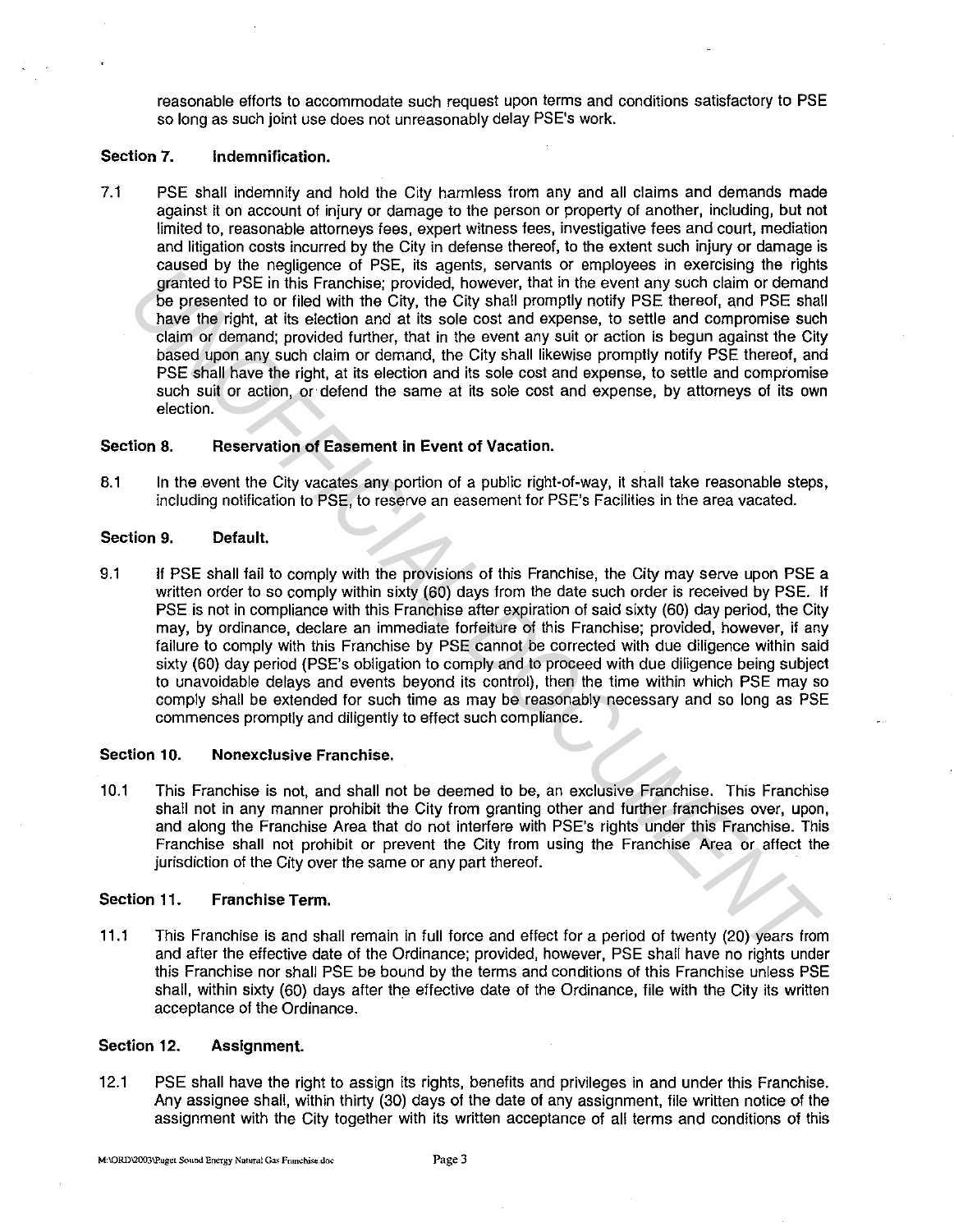Franchise. Notwithstanding the foregoing, PSE shall have the right, without such notice or such written acceptance, to mortgage its rights, benefits and privileges in and under this Franchise for the benefit of bondholders.

#### Section 13. Miscellaneous.

- 13.1 If any term, provision, condition or portion of this Franchise shall be held to be invalid, such invalidity shall not affect the validity of the remaining portions of this Franchise, which shall continue in full force and effect.
- 13.2 This Franchise may be amended only by written instrument, signed by both parties, which specifically states that it is an amendment to this Franchise and is approved and executed in accordance with the laws of the State of Washington.
- 13.3 In the event of any conflict or inconsistency between the provisions of this Franchise and the provisions of any permits, license, agreement or other document between PSE and the City, the provisions of the Franchise shall control, unless otherwise specifically agreed to by written instrument, signed by both parties.
- 13.4 PSE's rights hereunder are subject to the police powers of the City to adopt and enforce ordinances necessary to the safety, health and welfare of the public, and PSE agrees to comply With all applicable laws, ordinances or regulations enacted pursuant to the police powers of the City. Any conflict between the provisions of this Franchise and any applicable law, ordinance or regulation enacted by the City shall be resolved in favor of the Franchise; provided that in the event of such conflict, the City may request that PSE and the City enter into good faith negotiations to eliminate such conflict pursuant to subsection 13.5. Pending completion of such negotiations resulting in mutually agreeable amendment(s) of this Franchise, City adoption of such amendment(s) by ordinance and acceptance of such ordinance by PSE, this Franchise shall remain in full force and effect, except as otherwise provided in section 13.1. This Franchise may be annerded only by written histrument, signed by both parties, which specificially states that it is an amendment to this Franchise and is approved and executed ir accordinate with the laws of the Stat
- 13.5 If so requested by subsection 13.4, within thirty (30) days from and after receipt of written notice from the City, the parties shall, at a mutually agreeable time and place, commence good faith negotiations to amend only the portions(s) of this Franchise that are in conflict with applicable laws, ordinances or regulations enacted pursuant to the police powers of the City. In the event such negotiations do not result in mutually agreeable amendment(s) of this Franchise within one hundred and eighty (180) days of the commencement of such negotiations, then the City may, at its option, terminate this Franchise by ordinance.
- 13.6 PSE shall pay for all costs of publication of the Franchise and public notice required by law.

#### Section 14. Effective Date.

14.1 This Ordinance shall be effective on  $5-4-23$ , having been: (i) introduced to the City Council not less than five days before its passage; (ii) having first been submitted to the City Attorney; (iii) published at least five days prior to the above-referenced effective date and as otherwise required by law; and (iv) passed at a regular meeting of the legislative body of the City of University Place by a majority vote of the City Council on April 7, 2003.

APPROVED BY THE CITY COUNCIL OF THE CHY OF UNIVERSITY PLACE WASHINGTON ON APRIL 7, 2003

Jean *Brooks* Mayor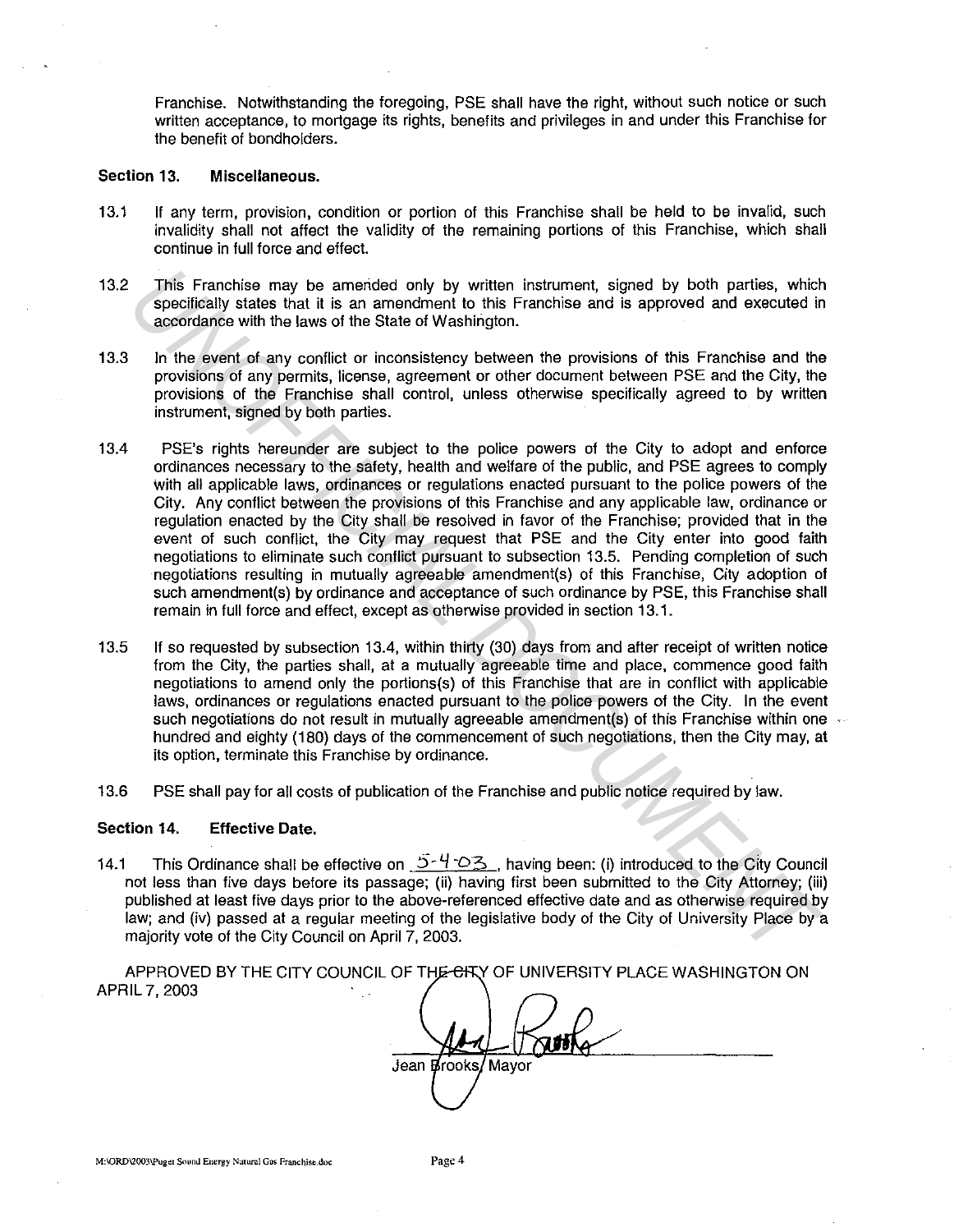STATE OF WASHINGTON

#### ) SS.

COUNTY OF PIERCE Ì

I, Catrina Craig, the duly qualified City Clerk of the City of University Place, an optional municipal code city, situated in the County of Pierce, State of Washington, do hereby certify that the foregoing is a full, true and correct copy of Ordinance No. 376, an ordinance of the City of University Place, entitled:

### ORDINANCE NO. 376

AN ORDINANCE OF THE CITY COUNCIL OF THE CITY OF UNIVERSITY PLACE, WASHINGTON, GRANTING PUGET SOUND ENERGY, INC., A WASHINGTON CORPORATION, THE RIGHT, PRIVILEGE, AUTHORITY AND FRANCHISE TO CONSTRUCT, OPERATE AND MAINTAIN FACILITIES WITHIN PUBLIC RIGHTS-OF-WAY FOR THE DISTRIBUTION AND SALE OF NATURAL GAS TO CUSTOMERS BOTH WITHIN AND OUTSIDE OF THE CITY OF UNIVERSITY PLACE.

I further certify that said Ordinance No. 376 was: (i) introduced on the 3rd day of March, 2003; (ii) published on the  $\frac{29}{1}$  day of April, 2003, according to law; (iv) approved by a legislative body of the City of University Place, by a majority vote of the City Council, at a regular meeting thereof on the 7<sup>th</sup> day of April, 2003; and (v) approved and signed by the Mayor of the City of University Place on the  $\_\,$   $\,7$  day of  $Q_{\text{part}}$  , 2003.

WITNESS my hand and official seal of the City of University Place, this *II* day of  $Q_{\text{max}}$ *ri* 2003.

Catura Cracop

Catrina Craig, City Clerk University Place, State of Washington